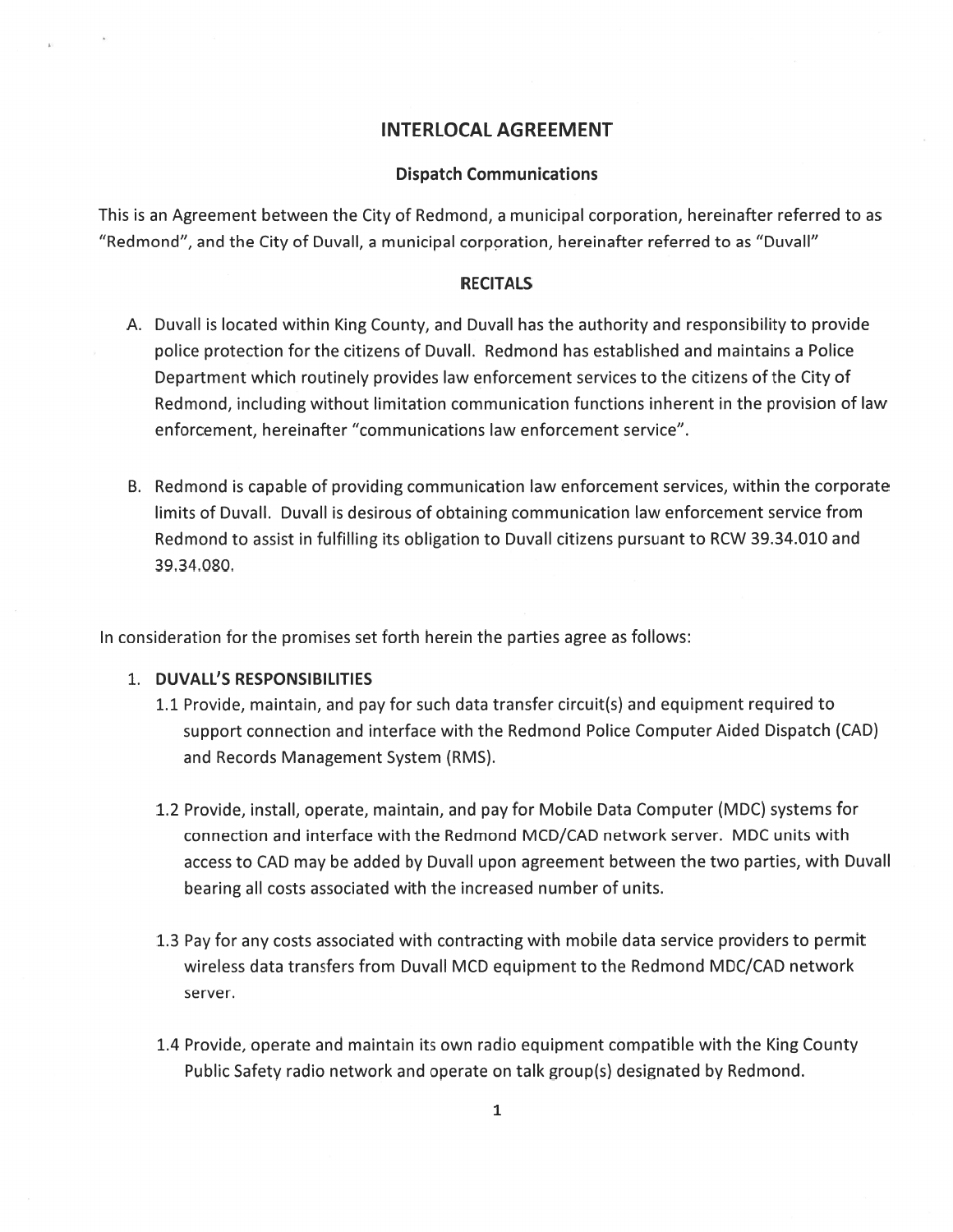- 1.5 Pay for any costs associated with its contract relationship to the Washington Crime Information Center (WACIC) and the ACCESS information system managed by the Washington State Patrol.
- 1.6 Have responsibility for all associated costs for equipment and software including any components, as defined by Redmond, required to access Duvall CAD data from <sup>a</sup> secure location within the Duvall Police Department.
- 1.7 Duvall personnel will long into the CAD system using their own unique username and password, and will conform to the password policies ofthe Redmond Police Department.
- 1.8 Notify Redmond promptly of any changes in status of personnel.
- 1.9 Ensure that technical staff who work for or contact with the City of Duvall meet CJIS security standards and work in close cooperation and in concert with Redmond CAD administrators.
- 1.10 For a two year period, January 1, 2018 through December 31<sup>st</sup>, 2019 pay Redmond \$113,990.00 for the period January 1, 2018 through December  $31<sup>st</sup>$ , 2018 and for the period of January 1, 2019 through December 31, 2019 pay Redmond \$116,497.00.
- 1.11 Make available to Redmond case records required to maintain NCIC record validation compliance.

## 2. REDMOND'S RESPONSIBILITIES

- 2.1 Provide communications law enforcement service with the geographical boundaries of Duvall, rendering such service ofthe same level, degree, and type as customarily provided in the City of Redmond as more definitively stated in Exhibit A, General Operating Procedures, Redmond Police Department Manual of Standards Communications Chapter 30 and the Redmond Police Department Standardized Radio Operating Procedures, attached and incorporated by the reference, including, without limitation:
- a. Answer telephone calls for the Duval police service in the Redmond Police Department Communications/911 center.
- b. Process and dispatch, via radio or MDC, calls for service to Duvall police units.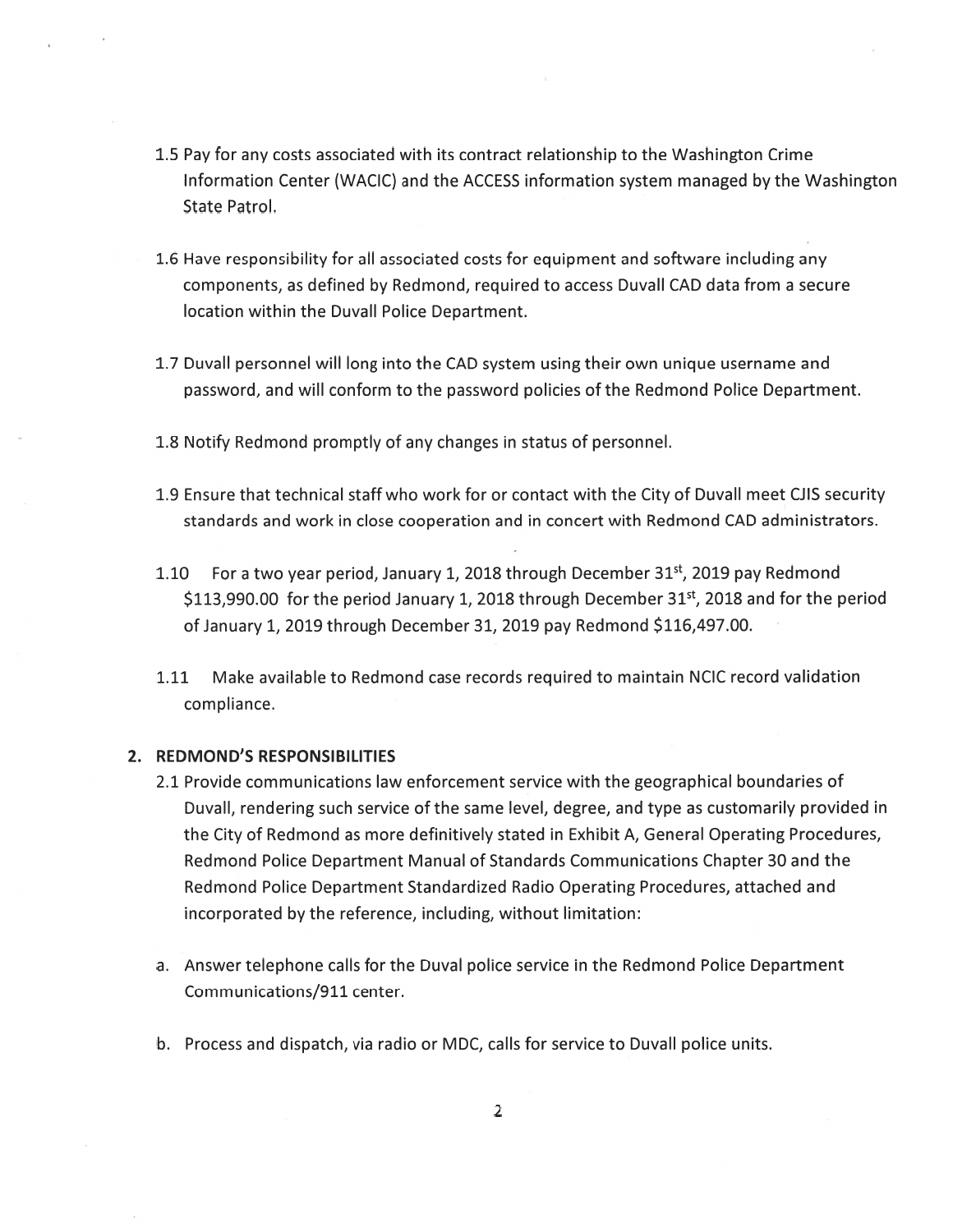- C. Provide general ACCESS, NCIC, and WACIC data and warrant services for Duvall. These services will be provided in compliance with applicable ACCESS, NCIC, and WACIC policy guidance.
- d. Provide technical specifications and recommendations for the purchase and installation of MDC equipment and necessary software to permit connection with the Redmond CAD/MDC network.
- e. Maintain equipment and database(s) associated with CAD.

## 3. TERM

3.1 This agreemen<sup>t</sup> is intended to renew <sup>a</sup> previous contract and is intended to be effective on January 1, 2018, for <sup>a</sup> term oftwo years (24 months). It may be terminated without cause only after sixty (60) days written notice received by one party, given the other. This agreemen<sup>t</sup> may be terminated for cause, if corrective measure have not been commenced within ten (10) days after written notice, and substantially completed with thirty (30) days. Any termination of this Agreement shall not terminate any duty of either party matured prior to such termination.

# 4. RELATIONSHIP OF PARTIES

- 4.1 Both parties understand and agree that Redmond is acting hereunder as an independent contractor, with the intended following results:
	- a. All Communications staff rendering service hereunder shall be for all purposes employees of the Redmond, although they may from time to time act for the benefit of Duvall.
	- b. Control of Communications personnel, standards of employee performance, discipline, and all other aspects of supervision shall be entirely the responsibility of Redmond.
	- c. Control of Partial and Fully Commissioned staff standards of employee performance, discipline, and all other aspects of supervision shall be entirely the responsibility of Redmond.
	- d. All liabilities for salaries, wages, other compensations benefits, injury, sickness, or retirement system contributions for Communications staff, and other partial and fully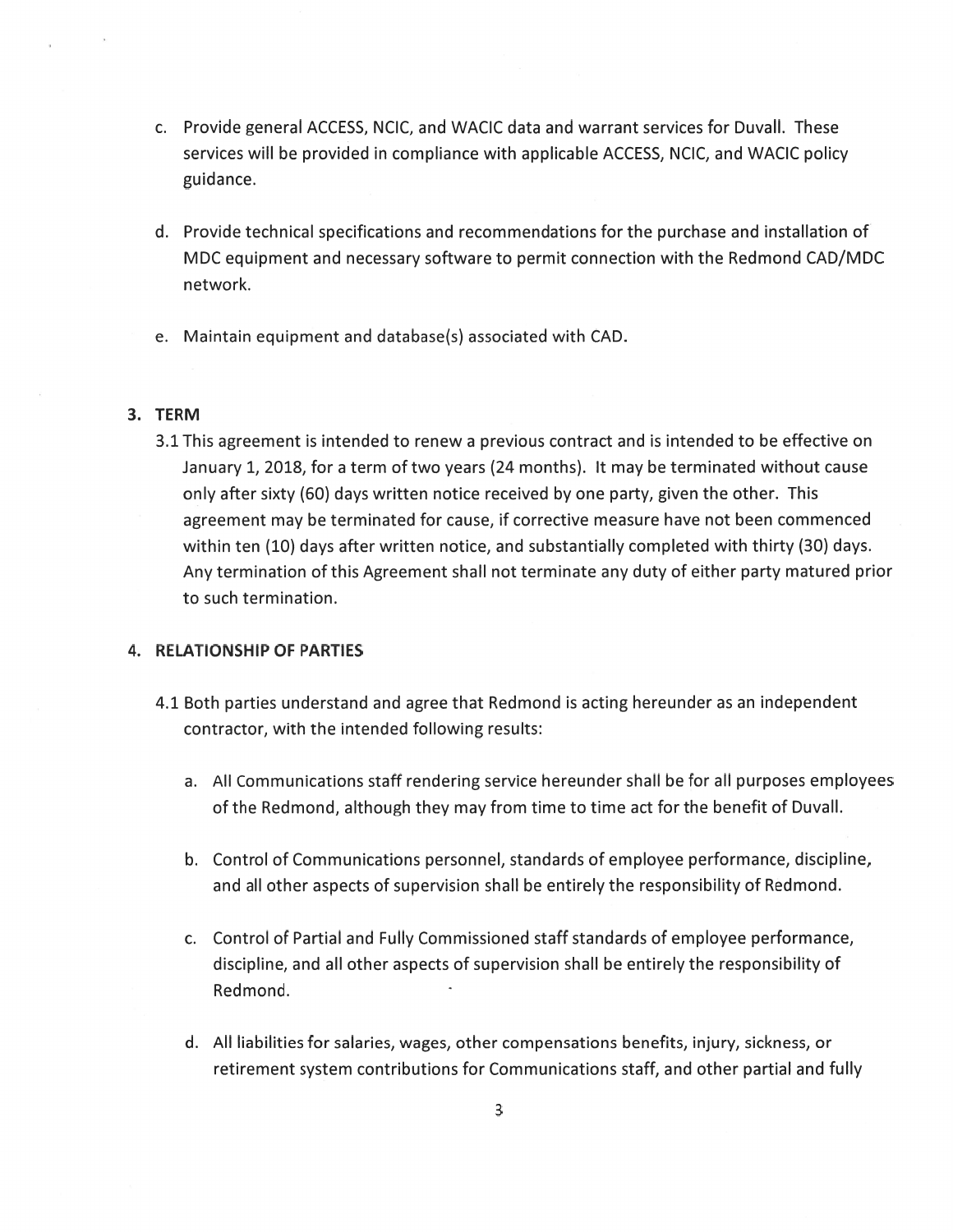commissioned staff rendering services for this contract shall be provided by Redmond.

#### 5. INDEMNITY

5.1 Redmond will protect, defend, indemnify, and save harmless Duvall, its officers, employees, and agents from any and all costs, claims, judgments, or awards of damages arising out ofor in any way resulting from the negligent or intentional acts or omissions of Redmond, its officers, employees, or agents. Redmond agrees that the obligation to indemnify, defend, and hold harmless Duvall and its agents and employees under this provision extends to any claim, demand, or cause of action brought by or on behalf of any employee of Redmond against Duvall, its officers, agents, or employees and includes anyjudgment, award, and cost arising therefrom, including attorneys' fees.

5.2 Duvall will protect, defend, indemnify, and save harmless Redmond, its officers, employees, and agents from any and all costs, claims, judgments, or awards of damages arising out of or in any way resulting from the negligent or intentional acts or omissions of Duvall, its officers, employees, or agents. Duvall agrees that its obligations under this provision extend to any claim, demand, or cause of action brought by or on behalf of any employees of Duvall against Redmond, its officers, agents, or employees and includes any judgment, award, and cost arising therefrom, including attorneys' fees.

#### 6. DISCRIMINATION

6.1 Redmond hereby certifies that it is an equal opportunity employer and has developed and implemented an Affirmative Action Program in accordance with the guidelines contained in Revised Order 4 of the United States Department of Labor. Both parties agree that they will not discriminate against any employee or applicant for employment because of race, color, religion, sex, national origin, marital status, or disability. Both parties agree that they will take affirmative action to ensure that all employment actions are without regard to race, color, religion, sex, national origin, marital status, or disability.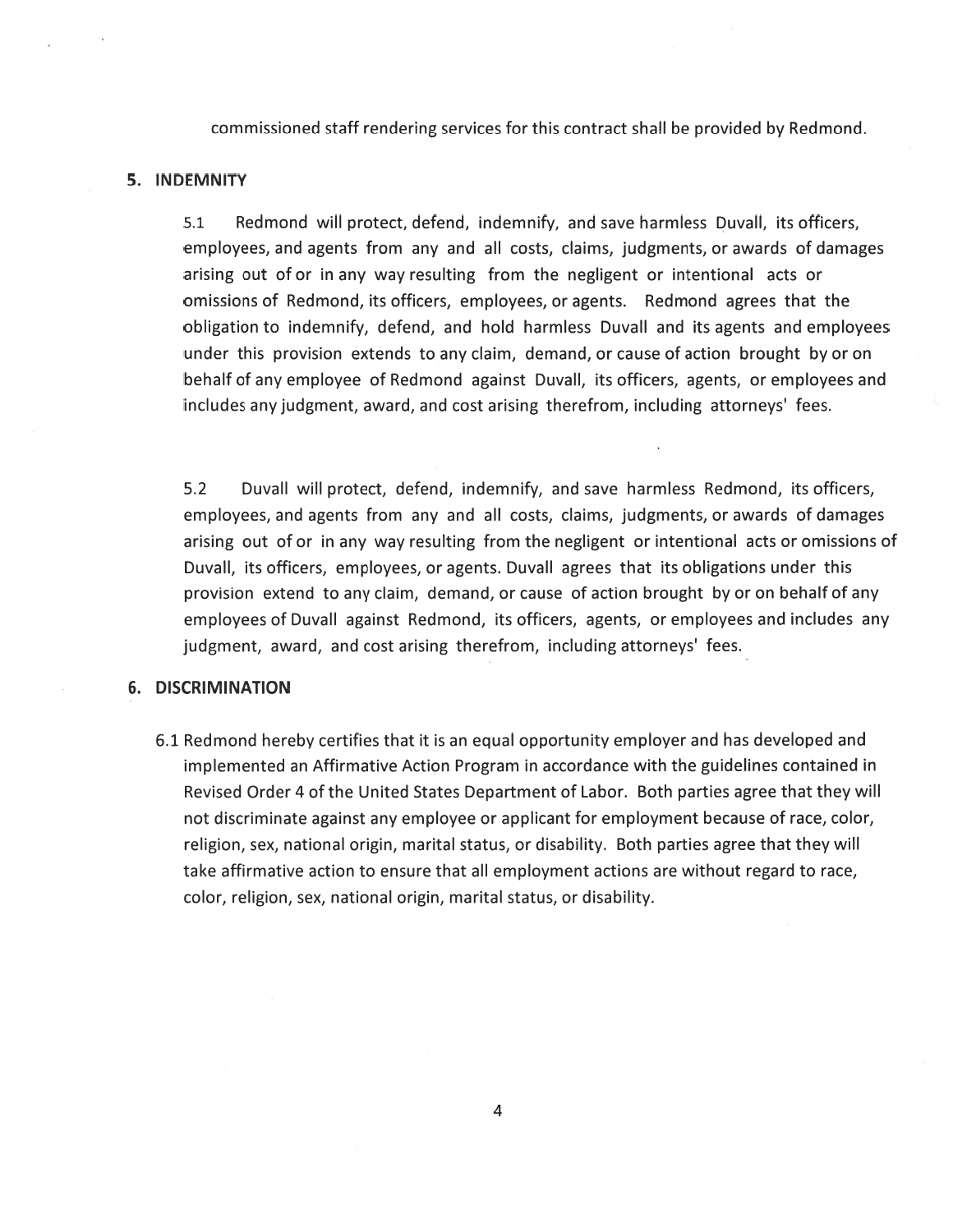## 7. NOTICES

7.1 All notices to the parties under terms of this Agreement, unless otherwise specified herein, or as may be amended, shall be in writing, addressed as follows:

DUVALL: REDMOND: City of Duvall Police Department Chief Carey Hert P.O. Box 1300 Duvall, WA 98019 City of Redmond Police Department Chief Kristi Wilson P.O. Box 98073-9710 Redmond, WA 98073-9710

## 8. ENTIRE AGREEMENT/MODIFICATION

8.1 This Agreement is intended to express the entire agreement of the parties, and may not be a altered or modified in any way unless such modification is reduced to writing, signed by both parties, and affixed to this original agreement.

DATE:  $|2/21/17$  DATE:  $|l|$ 

By: Its:  $\eta$ // $\gamma$ CITY OF DUVALL

Approved as to form:

marill

CITY OF REDMOND

By: Stine Clote Its: DEANT CAY Ar

Approved as to form:

City Attorney **City Attorney**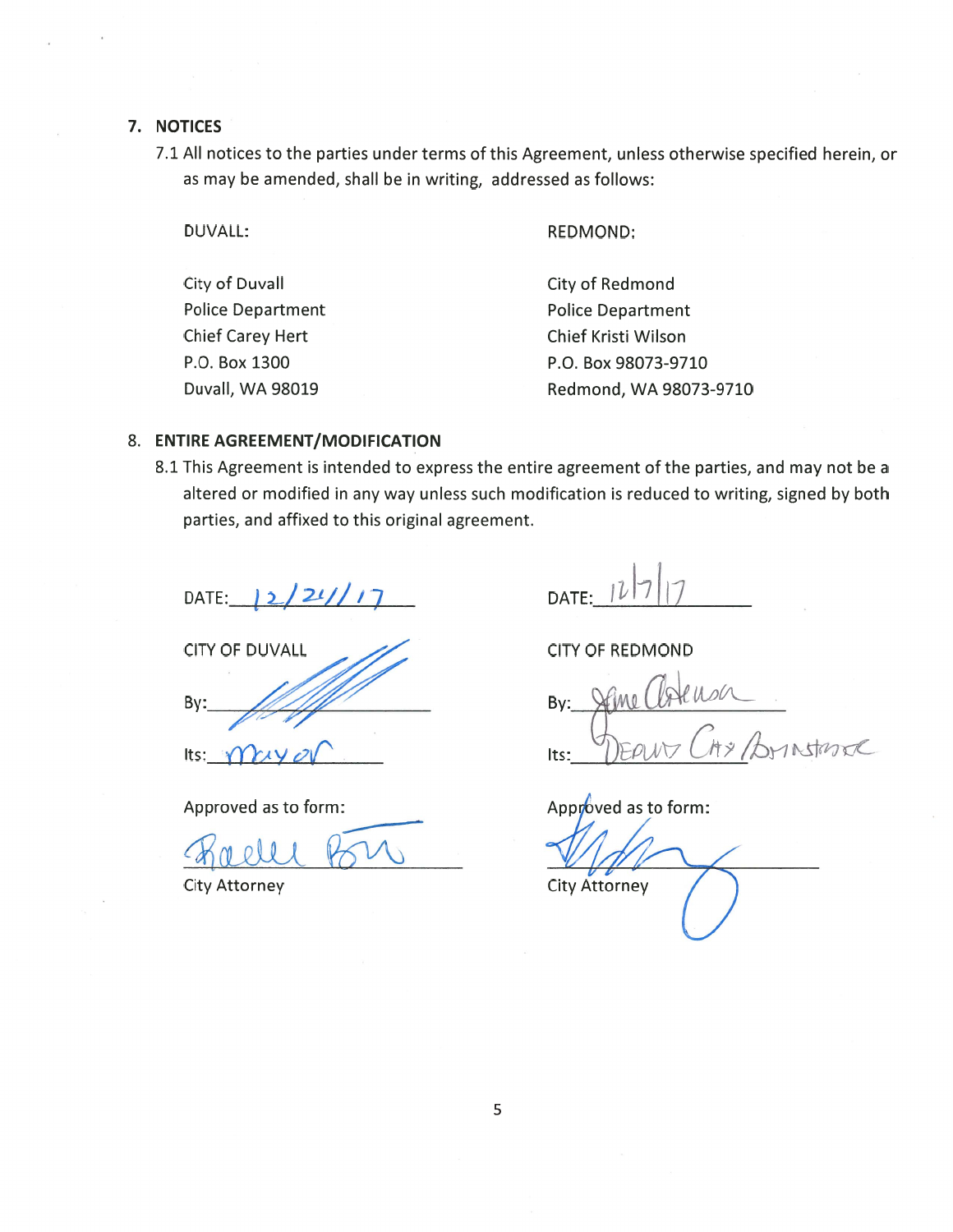#### Exhibit A

GENERAL OPERATIONAL PROCEDURES for the deliveryoflaw enforcement communications services by the City of Redmond to the City of DuvaIl.

### INTRODUCTION:

The Redmond Police Communications/911 Center is <sup>a</sup> progressive customer service oriented organization designed to perform <sup>a</sup> myriad of communication and information functions rapidly and accurately. The volume, complexity, immediacy, and accuracy of the work performed requires standard operating procedures that are often specifically defined and uniform. In establishing procedures to provide Communications services for Duvall, <sup>a</sup> general rule has been followed:

Standard practices and procedures with Duvall may not vary from existing Redmond Communications procedures unless significant reasons dictate <sup>a</sup> variance.

This general rules should be applied to issues in dispute.

However, Redmond does recognize that providing high quality services to Duvall may necessitate some accommodation by Redmond in service delivery to satisfy service needs that are unique to Duvall policing.

### A. RADIO USE, CALL RECEIVING AND DISPATCHING

The Duvall Police Department will abide by the Redmond Police Department Manual of Standards Communications Chapter 30 and the Redmond Police Department Standardized Radio Operating Guidelines.

The Redmond Police Communications/911 Center will answer Duvall Police telephone calls for police services in conjunction with the Redmond Police telephone calls for police services. The Duvall Police calls will receive the same screening and processing by all call receivers including entry in the Computer Aided Dispatch (CAD) system when appropriate.

The processed calls will be classified by incident nature and prioritized equally with Redmond calls according to the three call response classifications described in the Redmond Police Manual of Standards Communications Chapter 30.

Upon the conclusion of any incident entered in CAD, Duvall Police officers will provide the Communications Center an appropriate clearing and disposition code as described in the Redmond Police Officers Reference guide.

6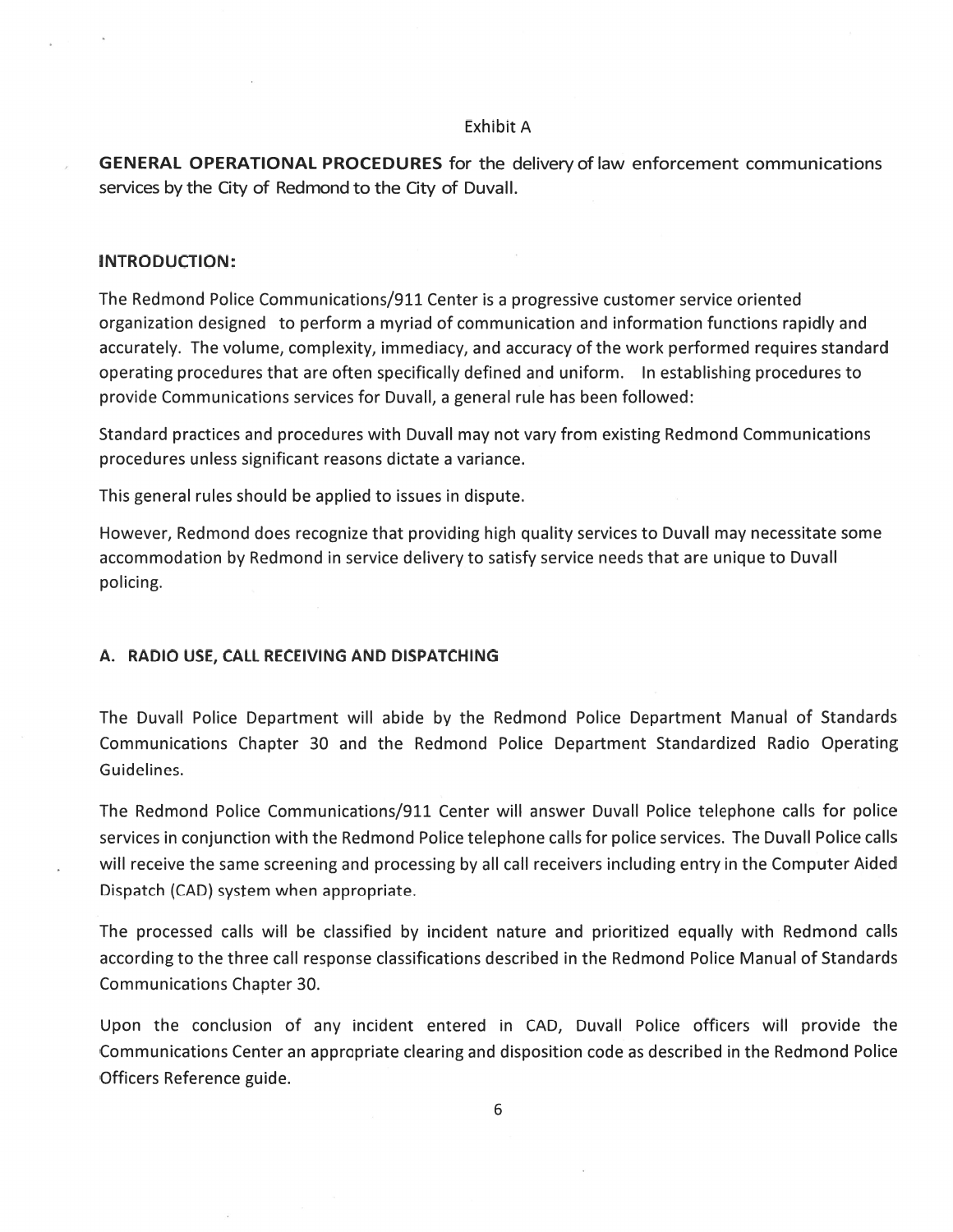The Redmond Communications/911 Center will perform audio log data searches and create recordings from the logging data recorders upon written reques<sup>t</sup> from the Duvall Police Department.

The Redmond Communications/911 Center reserves the right to refuse to perform audio searches/duplication services that may require extensive labor or are not warranted in the opinion of the Redmond Police Communications Supervisor.

## B. DATA AND WARRANT SERVICES

General: Duvall Police Department maintains <sup>a</sup> signed agreemen<sup>t</sup> with the Washington Criminal Information Center (WACIC) to abide by the laws and regulations governing WACIC users.

Redmond will provide all WACIC services currently possessed by Redmond to Duvall Police Department consistent with the Redmond Communications/911 Center internal practices and policies governing the use of its facilities.

Periodic audits are conducted to insure the accurate and validity of data in WACIC. Duvall Police Department must assist the auditing of Duvall Police Department's data entries.

Teletypes directed to Duvall Police Department and teletypes directed to all police departments will be transmitted to Duvall Police Department via radio, telephone, fax, or CAD.

# 1. Arrest Warrants:

Redmond will enter original arrest warrants from district or municipal courts with which Duvall contracts for court services into WACIC. Redmond has rigid procedures regarding the processing and computer entry of arrest warrants to minimize inappropriate arrests. Both parties will abide by the following procedures regarding computer entry and service of district court warrants.

- a. Duvall Police Department will select the district court warrants to be entered by Redmond. The original warrants (not copies) will be delivered to the Redmond Police Department, which will screen the warrants and attachments for completeness and return incomplete warrants for correction. The Redmond Police Department will then enter the warrants into WACIC and NCIC and maintain the original warrant in <sup>a</sup> location that is readily available for the purposes of confirmation and processing. Warrant entries into WACIC must be from original warrants, which are in the possession ofthe Redmond Communications/911 Center until served or recalled by the issuing court. At such time, the warrants will be returned to the court.
- b. The Duvall Police Department is responsible for notifying the Redmond Police Communications/911 Center immediately of known changes in the status of arrest warrants.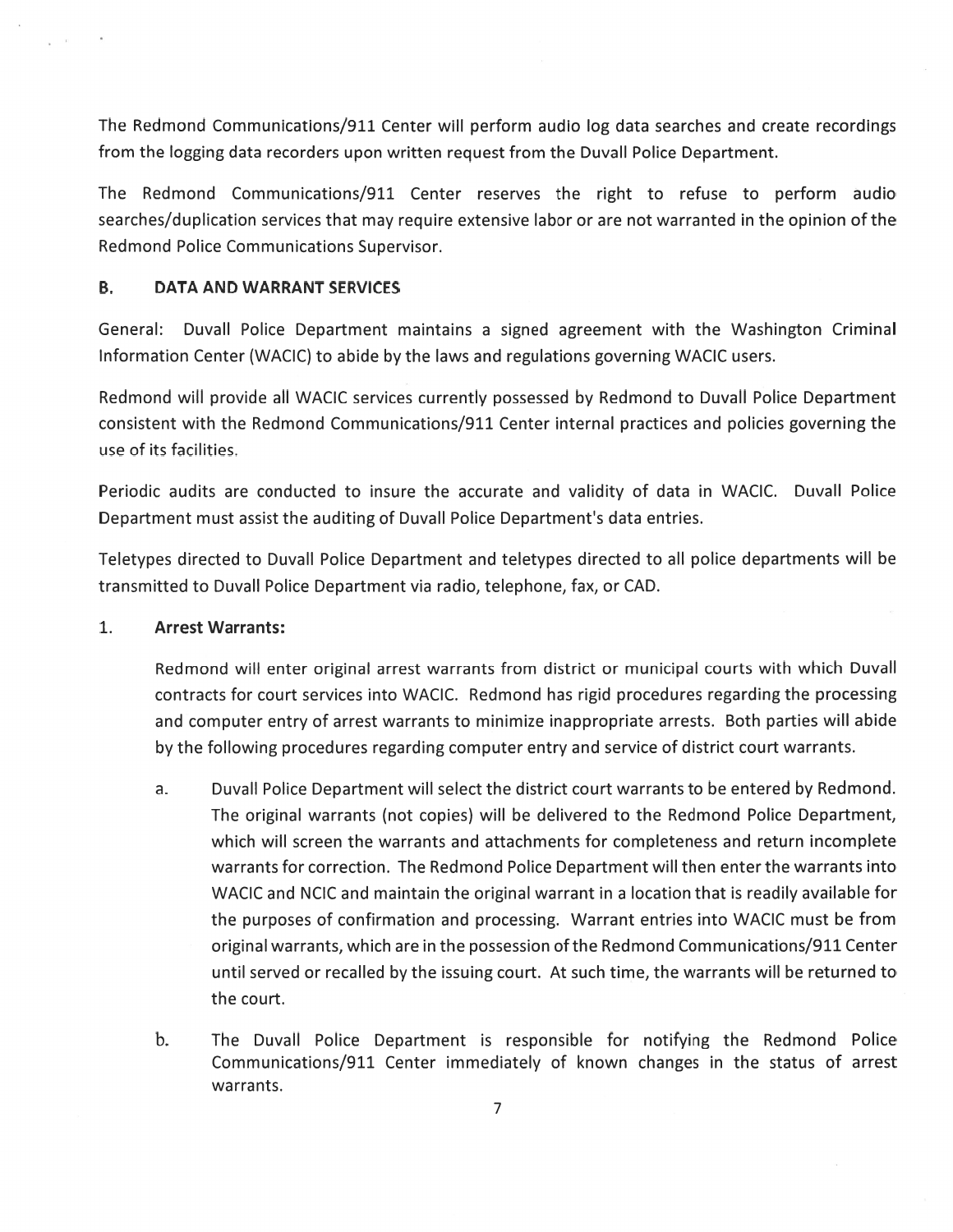- C. District courts will place an expiration date on their warrants. The Redmond Communications/911 Center will periodically purge these warrants using the expiration date, and will return the purged warrants to the court.
- d. The Duvall Police Department is responsible for transporting persons arrested on warrants generated by activity within their jurisdiction.
- e. If the Duvall Police Department elects to book <sup>a</sup> prisoner in jail, the Redmond Communications/911 Center must be immediately notified by radio to verify the warrant to determine its validity, and teletype or fax the agency booking the prisoner the contents of the warrant. Duvall Police Department must immediately advise the Redmond Police Communications/911 Center by phone of incidents when <sup>a</sup> warrant is served. The Redmond Communications/911 Center will then clear the WACIC entry.
- f. To preclude re-arrests on the same warrant, the Redmond Police Department strongly urges the Duvall Police Department not to make copies of arrest warrants for themselves, release copies to other police agencies, or permit file copies to leave their station facility. The Duvall Police Department is responsible for all outstanding copied warrants they produce and erroneous arrests or re-arrests as <sup>a</sup> consequence of copied warrants.

### 2. Stolen Vehicles:

Immediately after completing <sup>a</sup> Vehicle Theft Report, signed by the victim, Duvall Police Department will forward the theft information by radio or phone to the Redmond Communications/911 Center. A call receiver will issue <sup>a</sup> police repor<sup>t</sup> case number and make the appropriate WACIC data entry. A copy of the Vehicle Theft Report will be maintained by the Duvall Police Department and be readily available to the Redmond Communications/911 Center for verification and NCIC validations purposes. The Duvall Police Department must immediately repor<sup>t</sup> to the Redmond Communications/911 Center recoveries of all stolen vehicles and maintain <sup>a</sup> copy of the recovery repor<sup>t</sup> at the Duvall Police Station with the appropriate case number. The Redmond Communications/911 Center will make the proper notifications and arrangements with the originating agency at the time of recovery.

#### 3. Vehicle Impound:

The Redmond Communications/911 Center will enter into the CAD Tow log, Duvall Police Department's temporary impounds, private impounds, and repossessed vehicles. Abandoned vehicles and police impounds will be entered into WACIC as required.